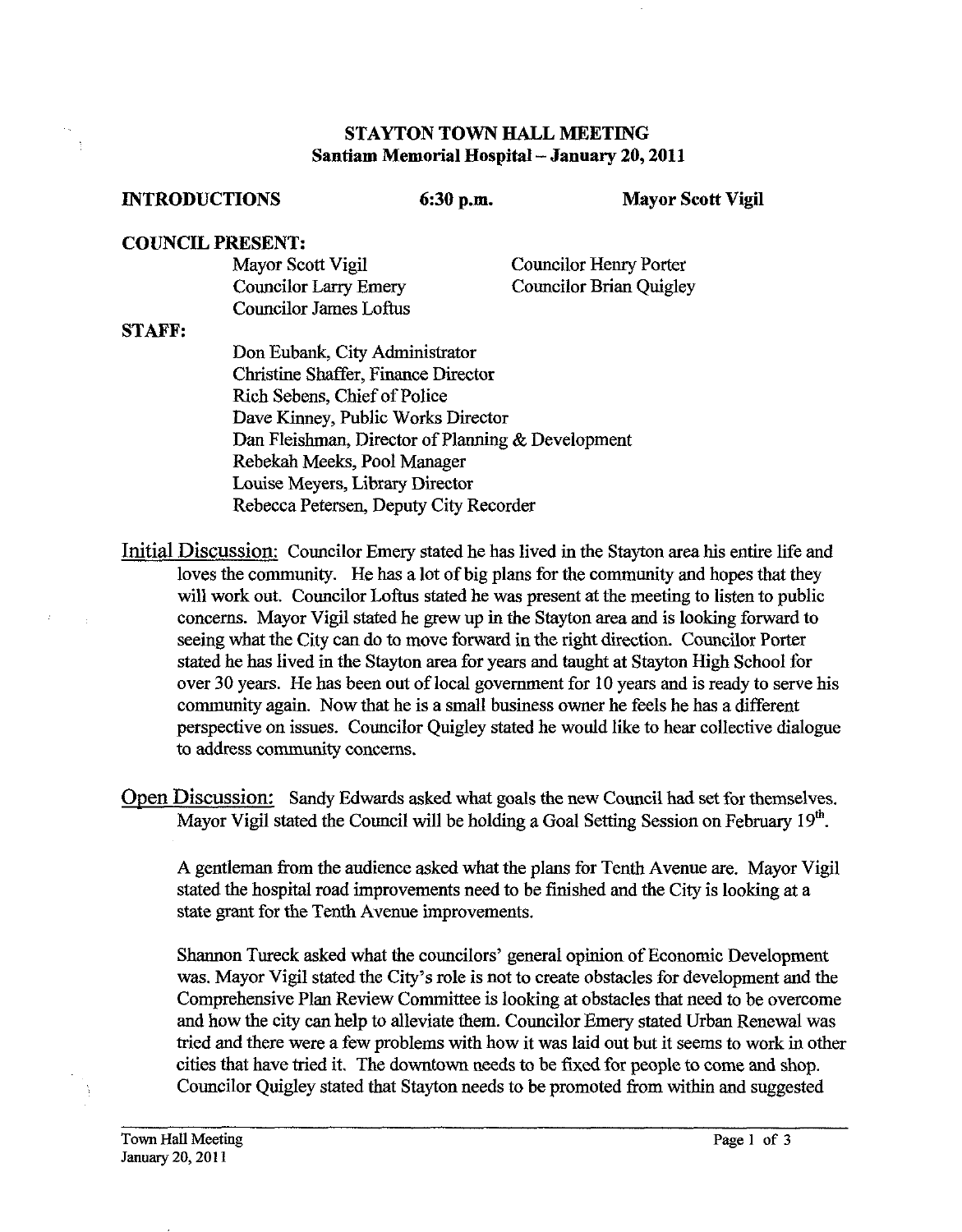the chamber partner with the PEG commission to produce a video promoting Stayton. Councilor Porter stated the transportation grid for the City is important. If the City can't fix the streets maybe they should be put back to gravel. Creative thinking and new ideas are needed to move forward, he said. Councilor Loftus stated he would like to see an Urban Renewal Plan that makes sense. The downtown needs to be developed as its' important for the City and plans for the skatepark need to be moving forward.

Reese Bordeux asked when the pedestrian bridge connection would be finished. Mayor Vigil stated the city is working on obtaining a possible easement from the Wampler's.

In response to a question from John Brandt as to the cost of the election for annexations to the tax payers, Mr. Eubank stated the developer pays for the cost as part of their application fees. Mayor Vigil urged voters to approve appropriate annexations that are within the Urban Growth Boundary (UGB) area.

Lee Hazelwood commented on a recent letter to the editor and the fact that the city's rebuttal was published at the same time. Mr. Eubank explained the City was contacted by the editor and asked to provide input for their newspaper article.

Brent Stephenson, Manager for Santiam Water Control District (SWCD) stated the district had voiced their concerns about the city's use of the Districts water ways and asked how the new Councilors felt about it. Mayor Vigil stated the City Council needs a better feel for the history of the issue and will be meeting with the Public Works Director and reviewing the Storm Water Master Plan before they can answer any specific questions of the SWCD.

Clay Westly stated people need to be more involved in what's going on in the community. Someone needs to make folks aware of what's happening as there are 7,800 people in Stayton and only 25 present at the Town Hall meeting. Councilor Porter suggested holding a Town Hall Forum at possible community functions such as sports events.

Dan Brummer stated Silverton seems to have a lot more folks involved in community activities, but pointed out that education, income levels as well as a large number of commuters versus people who live and work in the same town, might play a part in their involvement.

Ms. Bordeaux stated pressure needs to be put on building owners to make them aware that the facade of their buildings and windows need to be attractive, even if they are vacant. Mayor Vigil pointed out recent improvements in the downtown area to the Porter & Lau building and the building at Third and Florence Streets.

Ms. Edwards stated with these tough economic times the City can't continue to tax people as wages don't keep up with the additional taxes along with water and sewer increases.